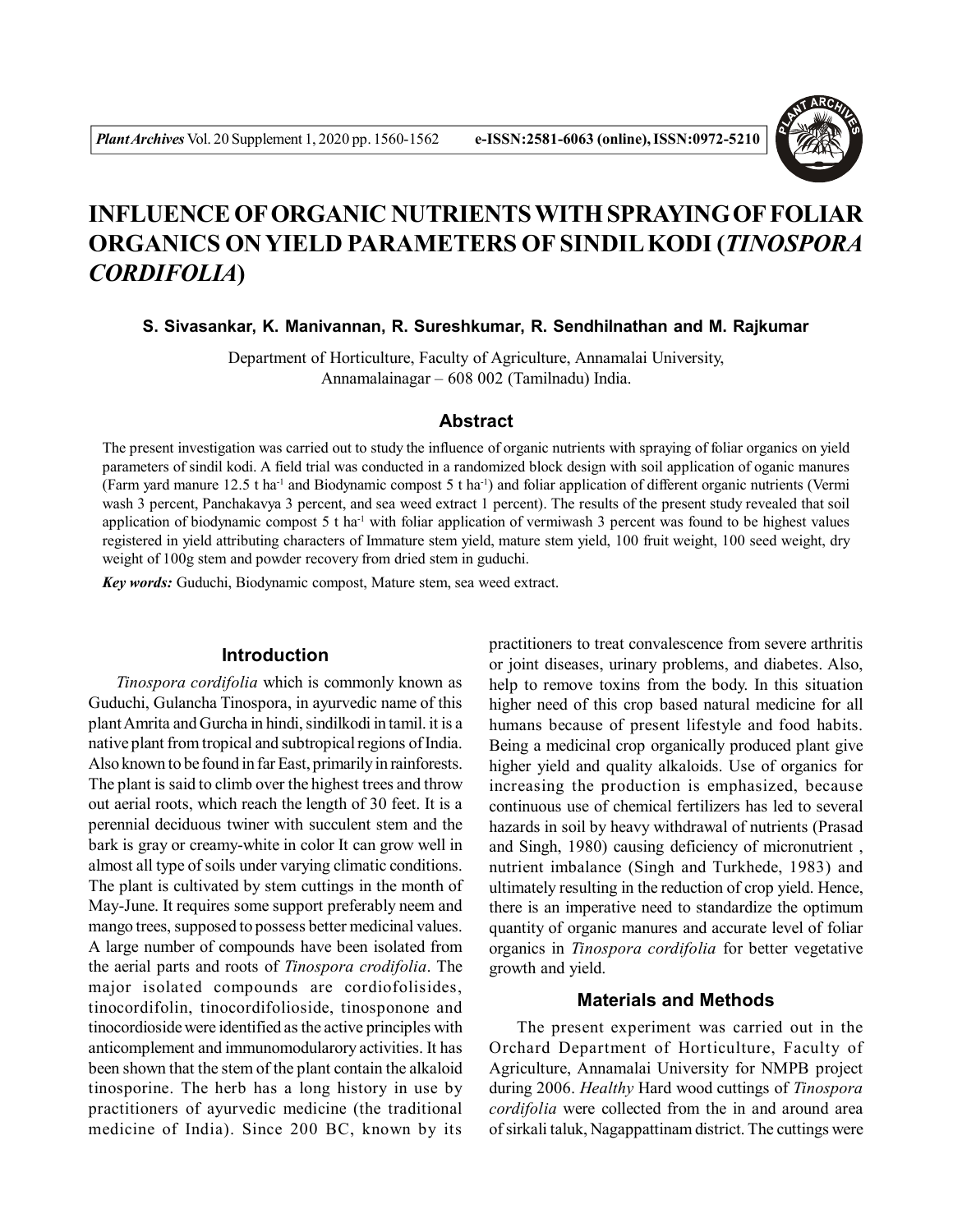#### **Treatment details**

| T                | - FYM @ $12.5$ t ha <sup>-1</sup>                                |
|------------------|------------------------------------------------------------------|
| T.               | Biodynamic compost 5 t ha <sup>-1</sup>                          |
| $\overline{T}_3$ | Vermiwash 3%                                                     |
| T.               | Panchakavya 3%                                                   |
|                  | Seaweed extract 1%                                               |
|                  | FYM $(a)$ 12.5 t ha <sup>-1</sup> + Vermiwash 3%                 |
| T.               | FYM $(a)$ 12.5 t ha <sup>-1</sup> + Panchakavya 3%               |
|                  | FYM $\omega$ 12.5 t ha <sup>-1</sup> + Seaweed extract 1%        |
| $T_{\rm q}$      | Biodynamic compost 5 t ha <sup>-1+</sup> Vermiwash 3%            |
| $\Gamma_{10}$    | Biodynamic compost 5 t ha <sup>-1</sup> + Panchakavya 3%         |
| 11               | Biodynamic compost $5$ t ha <sup>-1+</sup> Seaweed extract $1\%$ |
|                  | Control                                                          |

planted in the polybags containing the pot mixture and after rooting, they were planted in the main field.

 The experiment was laid out in randomized block design with three replications with twelve treatments . Regular cultural practices were adopted to raise the crop successfully. Observations were recorded at every thirty days interval with five tagged plants on the Immature stem yield, mature stem yield, 100 fruit weight, 100 seed weight, dry weight of 100g stem and powder recovery from dried stem. The treatment details are as follows.

## **Results and Discussion**

In the present study, the influence of organic nutrients with spraying of foliar organics on growth parameters of sindil kodi are presented in the Table 1. The maximum immature stem yield plant<sup>-1</sup> (138.47g), mature stem yield plant-1 (467.48g), 100 fruit weight (57.42g), 100 seed

weight (9.57g) dry weight of 100g stem (46.34g) and powder recovery 100g stem ( 36.84g), were registered in soil application of biodynamic compost 5tha-1 with foliar spraying of vermiwash  $3\%$  (T<sub>9</sub>), it was followed by application of biodynamic compost 5tha-1 with foliar spraying of sea weed extract 1%  $(T_{11})$  immature stem yield plant<sup>-1</sup> (129.62g) mature stem yield plant<sup>-1</sup> (440.65g), 100 fruit weight (54.70g), 100 seed weight (8.86g) dry weight of 100g stem (43.96g) and powder recovery 100g stem  $(34.83g)$ , the minimum immature stem yield plant<sup>-1</sup>  $(56.32g)$ , mature stem yield plant<sup>-1</sup>  $(218.56g)$ , 100 fruit weight (32.18g), 100 seed weight (3.02g) dry weight of 100g stem (24.33g) and powder recovery of 100g stem (18.42g), were registered with control  $(T_{12})$ .

The increased trend with respect to yield parameters observed with treatment of soil application of biodynamic compost 5tha-1 with foliar spraying of vermiwash 3% in Tinospora might be due to increased availability of macro and micronutrients from FYM and vermiwash that combined with major nutrients which in turn helped for the development of efficient photosynthetic system. Further this might be due to the presence of humus forming microbes and growth regulators in vermicompost (Bano *et al*., 1987) which helped in better growth of crops. The present results are in concomitant with Somanath *et al.,* (2005) in *Coleus*. The reason for higher yield under combined nutrient management may be due to foliar nutrients, especially vermiwash augmented by addition of organic nutrient throughout the growth period (Ayanaba and Okigbo, 1974). Similar findings were made by (Gupta *et al.,* 2013).

**Table 1:** Influence of organic nutrients with spraying of foliar organics on yield parameters of *Tinospora cordifolia*

| <b>Treatments</b>                                               | <b>Immature</b> stem<br>yield plant <sup>-1</sup><br>(g)90DAP | <b>Mature stem</b><br>(g)90DAP<br>yield plant <sup>-1</sup> | 100 fruit<br>weight $(g)$<br>90DAP |
|-----------------------------------------------------------------|---------------------------------------------------------------|-------------------------------------------------------------|------------------------------------|
| T1-FYM @ $12.5$ t ha <sup>-1</sup>                              | 90.73                                                         | 321.78                                                      | 42.43                              |
| T2-Biodynamic compost 5 t ha <sup>-1</sup>                      | 92.11                                                         | 326.68                                                      | 43.07                              |
| T3-Vermiwash 3%                                                 | 82.92                                                         | 298.82                                                      | 40.25                              |
| T4-Panchakavya 3%                                               | 73.02                                                         | 268.13                                                      | 36.99                              |
| T5-Seaweed extract 1%                                           | 81.70                                                         | 294.40                                                      | 39.65                              |
| T6-FYM @ 12.5 t ha <sup>-1</sup> + Vermiwash 3%                 | 111.36                                                        | 385.34                                                      | 49.09                              |
| T7-FYM @ 12.5 t ha <sup>-1</sup> + Panchakavya 3%               | 101.79                                                        | 356.02                                                      | 46.05                              |
| T8-FYM $\omega$ 12.5 t ha <sup>-1</sup> + Seaweed extract 1%    | 102.51                                                        | 358.51                                                      | 46.37                              |
| T9-Biodynamic compost 5 t ha <sup>-1+</sup> Vermiwash 3%        | 138.47                                                        | 467.48                                                      | 57.42                              |
| T10-Biodynamic compost 5 t ha <sup>-1</sup> + Panchakavya 3%    | 120.67                                                        | 413.55                                                      | 51.95                              |
| T11-Biodynamic compost 5 t ha <sup>-1+</sup> Seaweed extract 1% | 129.62                                                        | 440.65                                                      | 54.70                              |
| T <sub>12</sub> -Control                                        | 56.32                                                         | 218.56                                                      | 32.18                              |
| S.Ed                                                            | 3.62                                                          | 10.96                                                       | 1.12                               |
| $CD (p=0.05)$                                                   | 7.48                                                          | 22.68                                                       | 2.31                               |

\* - Days after planting, SA – soil application, FS – Foliar spray